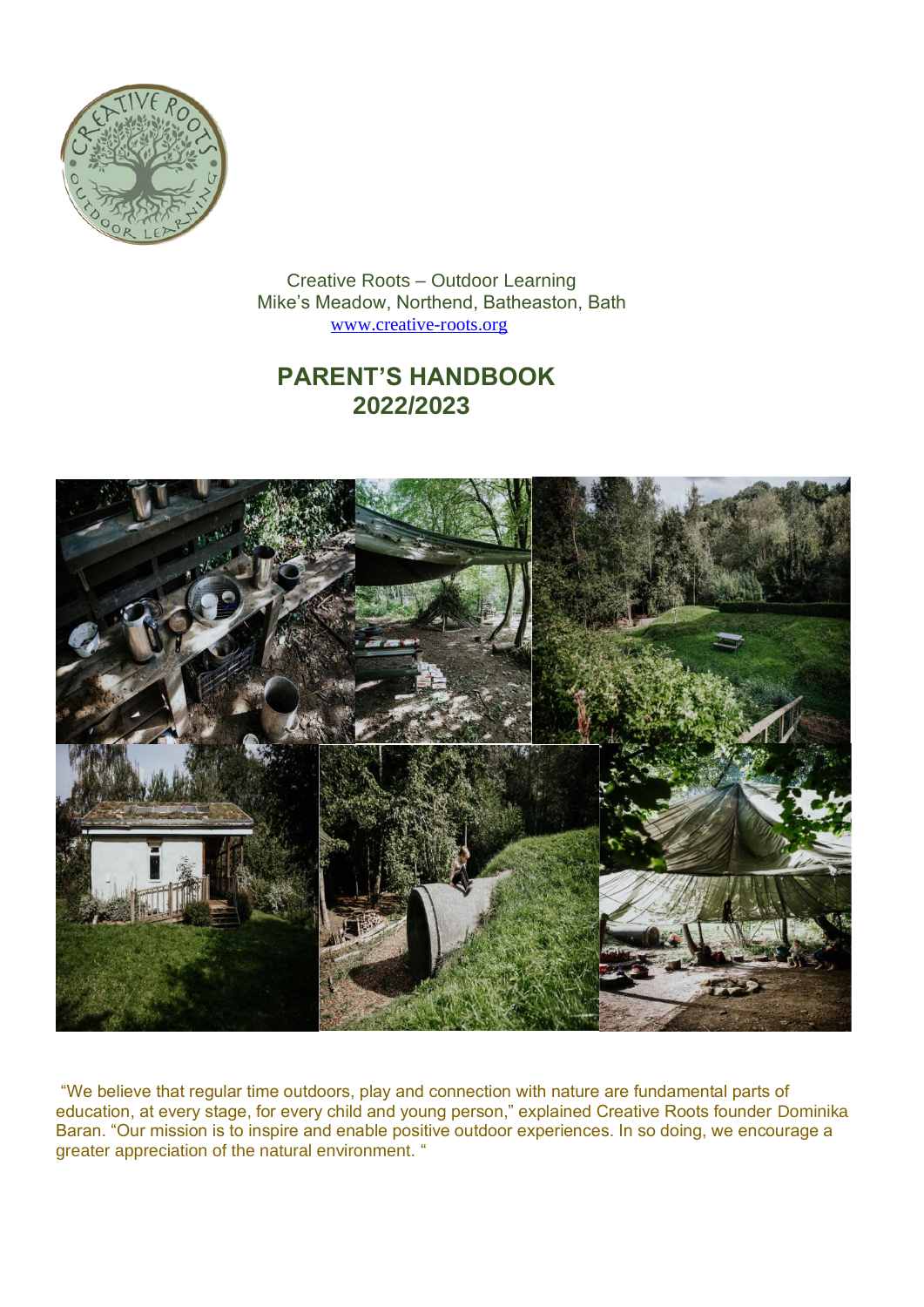Mike's Meadow offers a wonderful location for a Woodland Holiday Club, with an underground tunnel as well as orchard, meadow with naturally build straw bale classroom with compost toilet and wood-burner. It's a child dream. The children have a range of activities to choose from and time for free play in an exciting, open-ended environment with a mud kitchen, sandpit, playhouse and shelter.

## **Our Group Leaders**

Creative Roots – Outdoor Learning is meeting EYFS statutory requirements regarding staff. Our staff are qualified to the appropriate levels as required by Ofsted. Any supply staff/volunteers used have all undergone rigorous interview and selection procedures. They may be called in from time to time due to staff sickness or training.

Our leaders are experienced Forest School teachers, Steiner Early Years teachers. Our unique learning and play approach are inspired by Forest School and Waldorf /Steiner pedagogy. All our staff have DBS enhanced checks, Child Protection & Safeguarding Training, and Outdoor First Aid.

**Health & Safety Officer** – Dominika Baran **First Aid Officer** – Dominika Baran/Lena Leszczyc **Child Protection Officers –**Dominika Baran

## **Legal Structure**

Creative Roots – Outdoor Learning is Ofsted registered childcare provider on the Early Years Register, the compulsory part of the Childcare Register and the voluntary part of the Childcare Register.

Ofsted Registration number 2659127.

## **Admissions**

**Please email your child registration form as well as consent form to us before the club starts. We are operating as a Nut Free holiday club.**

Woodland Holiday Club is able to take up to 15 children daily during Banes half terms and holidays aged 4- 11years old.

## **Opening & Closing Times**

Woodland Holiday Club will be open Monday to Friday Sessions run from 9.30 – 3.30pm

Please take Bath traffic under consideration when planning the journey. We are recommending to us Batheaston toll bridge - £1 fee each way. Cleveland Bridge is still not fully open and therefore you might get delay in traffic but it really depend on the day.

## **Drop off and Pick up**

Parents are expected to bring their children at 9:30am. Punctuality and prompt drop-offs are very important to the smooth running of the session. Parents are to drop-off their children down the driveway at Mike's Meadow. When collecting their children, parents are expected to arrive at 3pm.

## **WHAT TO WEAR :**

There's a saying in the outdoor world: there's no such thing as bad weather, just bad clothing. Learning can only happen when we are comfortable, so please ensure your child is set up for success!

Waterproof clothing all season!!!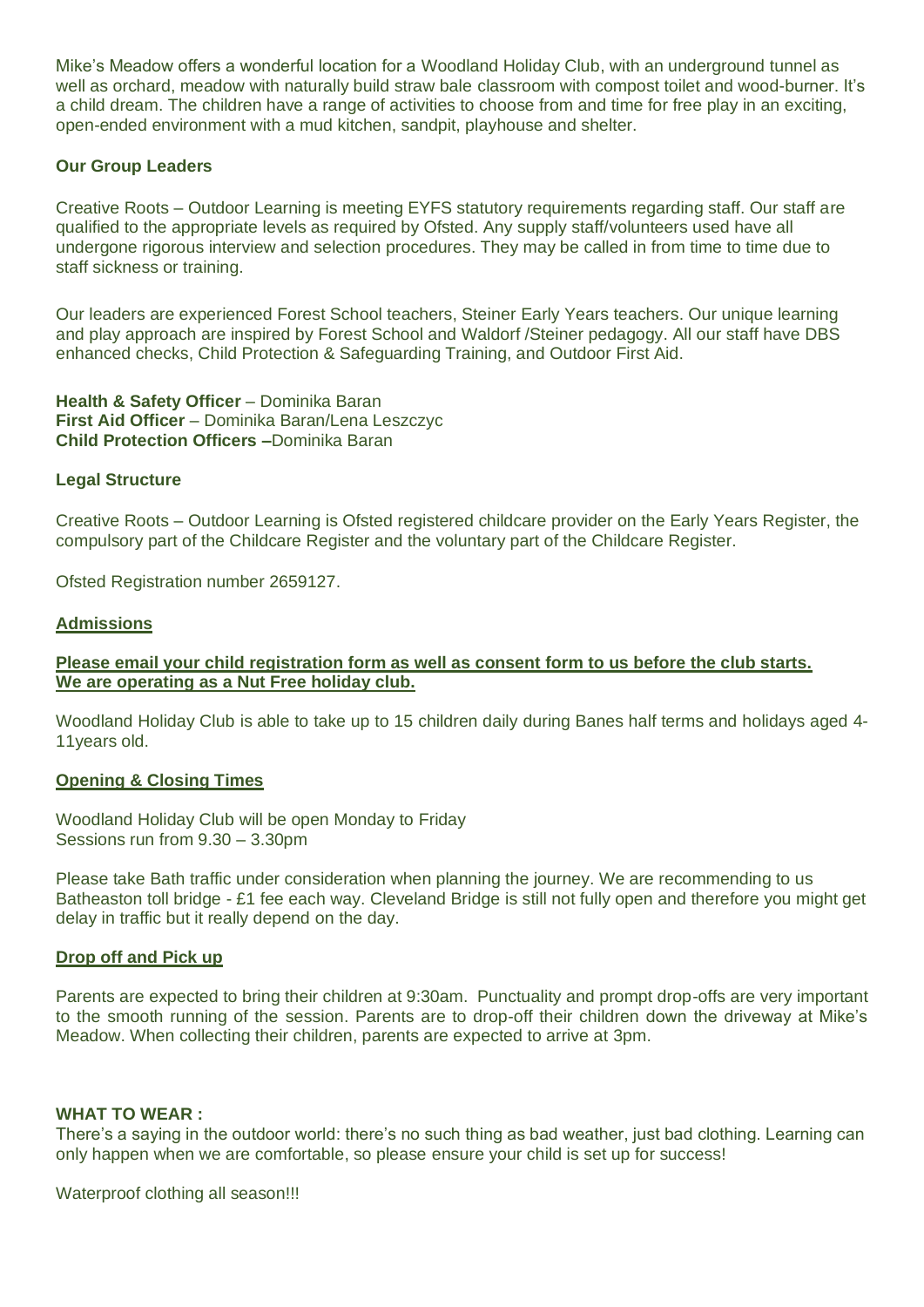## Summer

- **Waterproofs**
- One pair of comfortable trousers (jogging bottoms or leggings)
- One t-shirt, light long sleeved t-shirt
- One fleecy zip up jacket (in a backpack just in case)
- One pair of socks
- Wellies or sturdy closed toe shoes (which you don't mind getting wet and muddy!)
- A sun hat for sunny days
- Spare trousers & socks in backpacks
- Sun screen applied before the session

## Spring / Autumn

- **Waterproofs**
- One pair of comfortable trousers (jogging bottoms or leggings)
- One long sleeved t-shirt or top
- One thick jumper
- One fleecy zip up jacket (in the backpack, just in case)
- Two pairs of socks. On the bottom, one thin cotton sock, and the top, a thick wool or fluffy bed sock
- Wellies or sturdy closed toe shoes (which you don't mind getting wet and muddy!)
- Spare trousers & socks in backpacks

## **Winter**

- **Waterproofs**
- Base layer thermals
- Next bottom layer fleece or other warm tracksuit bottoms
- First top layer long sleeve t-shirt or thin jumper
- Second top layer fleece jumper
- Third top layer fleece jacket
- Neck scarf
- Hat and gloves
- Four pairs of socks. Two pairs to wear (on the bottom, one thin cotton sock, and the top, a thick wool or fluffy bed sock) and two spare pairs to be packed in the backpack
- Extra Jumpers to be packed in backpack for really cold days
- Snow boots or sturdy warm outdoor boots

## **Parking**

There is on street Parking along Northend road and can be problematic at time. Please be mindful of our neighbours and don't gather in front of their driveway. Photos of the entrance to Mike's Meadow and house just next to it.

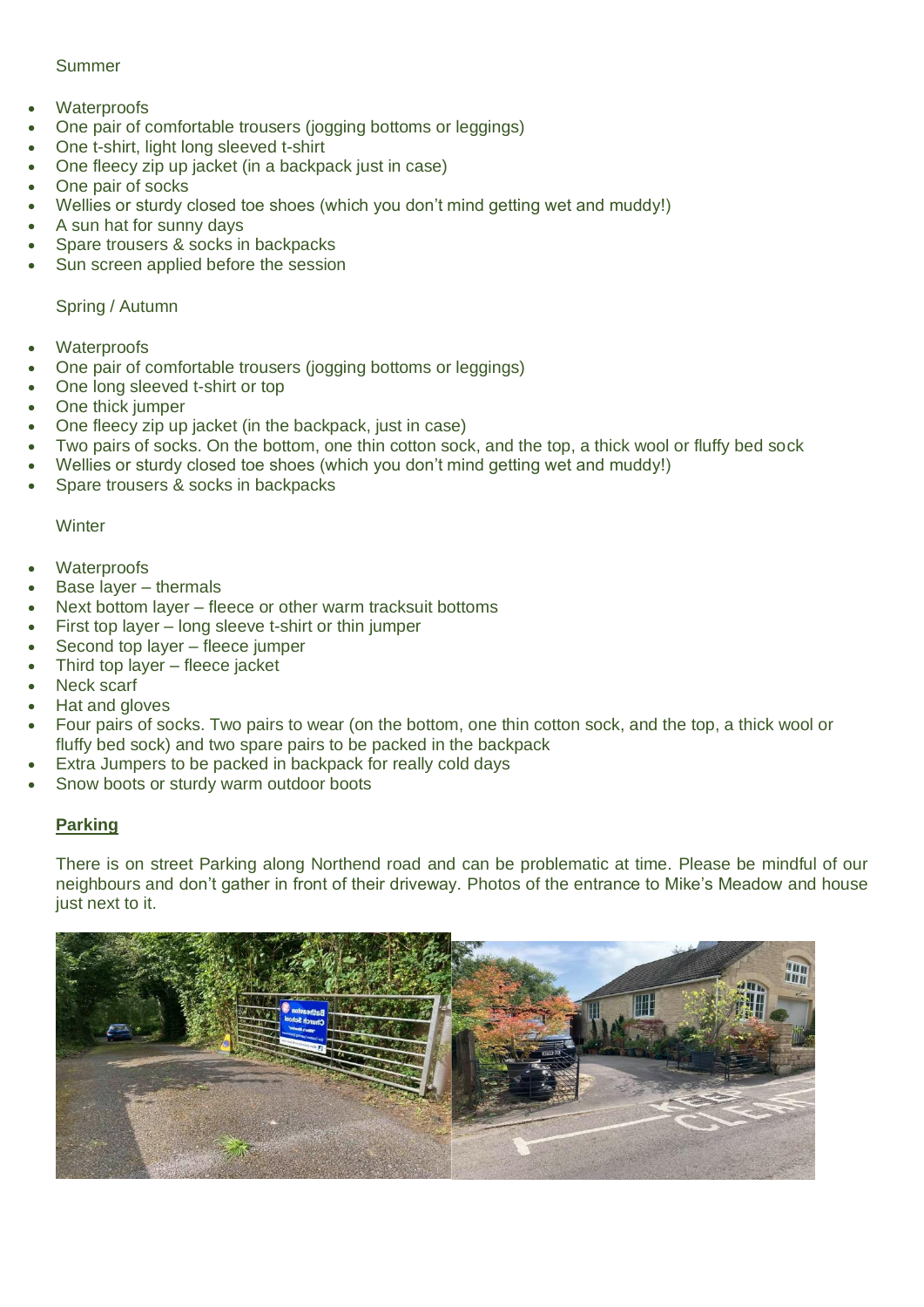## **What to Bring for Your Child**

a complete change of waterproof outdoor clothes suitable for the season. fully equipped backpack which needs to include a morning snack, lunch a bottle of water, a hat and hand sanitizer, spare mug.

## **Snacks & Lunches**

Snack and lunch are provided by parents.

**Drinks:** Please bring water bottle – we will have water on the site for top ups.

#### . **Communication**

It is our aim to ensure the welfare and happiness of your child at all times. This is achieved by working together in close partnership. If you have any concerns about your child or if there is anything at home which may be unsettling them, please discuss this with your Group Leaders.

Day-to-day concerns can be communicated between parents and group leaders through text message, email or during conversations at pick-up time.

## **Policy Summaries**

Full policy documents are available to access on our website https://creative-roots.org/policies/

## **Confidentiality**

Creative Roots Outdoor Learning is committed to developing creative and positive ways for the child's voice to be heard whilst recognising the responsibility to use, hold and safeguard information received.

## **Safeguarding Children / Child Protection**

All our staff and volunteers has a responsibility in relation to child protection (CP). In most cases this will be the referral of concerns to the Designated Safeguarding Officer. In day-to-day contact with children at risk, staff have an opportunity to note concerns and to meet with parents/carers. Child abuse is a term used to describe ways in which someone often in a position of power harms children. It is not the responsibility of staff to decide whether child abuse is occurring but we are required to act on any safeguarding concerns and report it to the Social Care Team. The health, safety and protection of a child are paramount.

## **Health & Safety**

Creative Roots – Outdoor Learning will ensure that all areas of its undertaking are subjected to a suitable risk assessment to identify potential hazards and to introduce control measures to eliminate or reduce harm.

It is our policy to make provisions for first aid in accordance with the Health and Safety (First Aid) Regulations 1981. All accidents and incidents or 'near misses' with the potential for injury (whether that injury actually occurred or not) are reported and recorded in the incident/ accident book and parents informed.

Creative roots – Outdoor Learning has established a fire safety programme with the objective of guarding against the outbreak of fire and to ensure, in so far as is reasonably practicable, the safety of persons on the site in the event of the outbreak of fire or other emergencies.

## **Concerns and Complaints**

Whilst we work hard to ensure we abide by our principles of respect, recognition and positivity we understand that concerns, disagreements and/or conflict can occur between parents and staff. Please see our website for our full Complaints Procedure: https://creative-roots.org/policies/